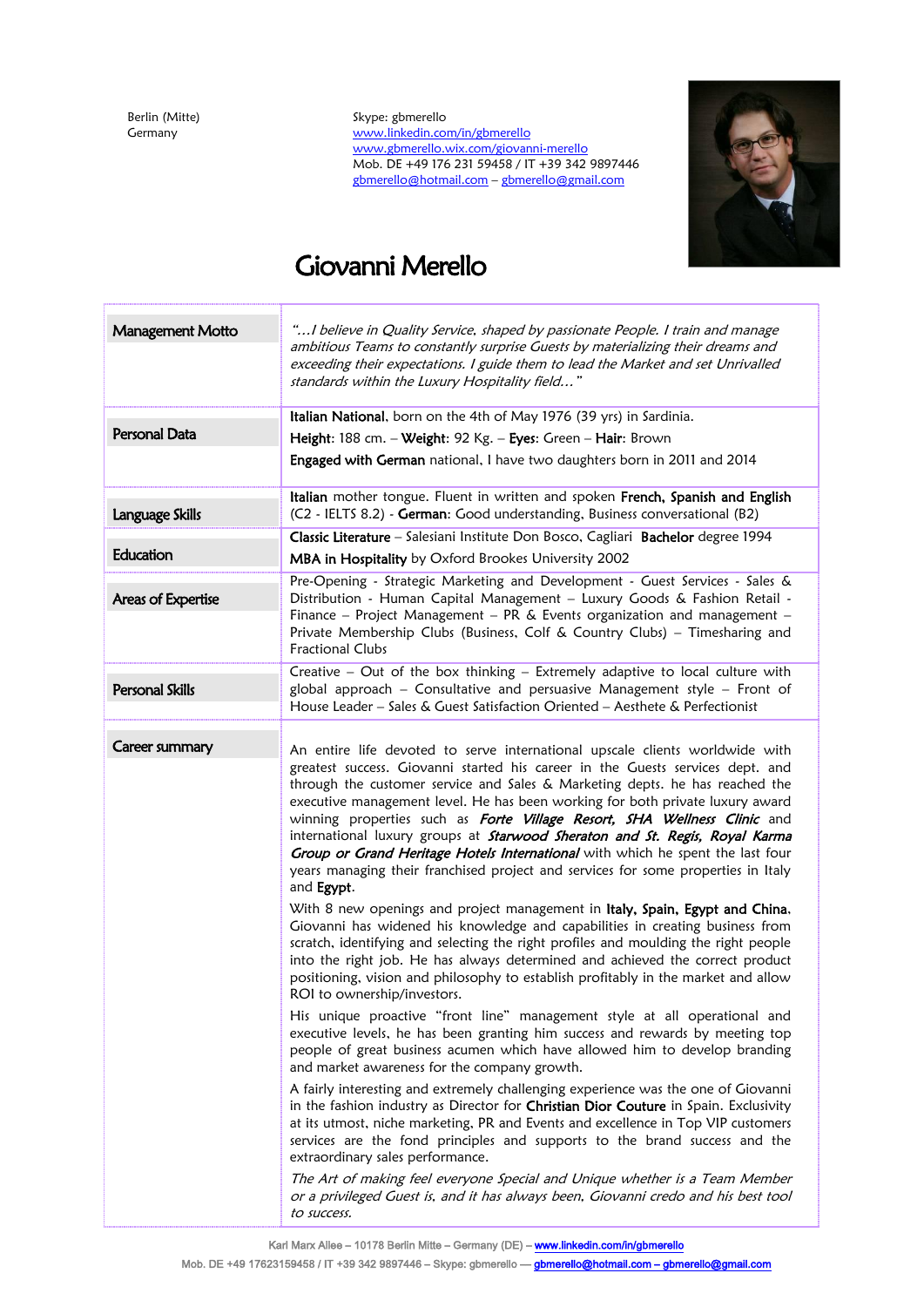

#### *Quick Facts:*

- 3 Stores with Flaghsip of over 800 sqm sales surface
- Over 50 brands in stock with more than 8'000 products
- Top brands management

*Quick Facts:*

 94 Rooms & Suites 5\*GL Resort (former

 Extensive Meeting and Event up to 2000 pax 2,1000 sqm Medical Spa

Kempinski) 4 F&B outlets

by Clarins

## Jul.'15 – Presently **Berlin**, Germany The Corner Berlin – Luxury Retail [www.thecornerberlin.de](http://www.thecornerberlin.de/)

#### Retail Manager

Reporting to: Ownership

#### Responsible for:

- Store Retail Operation
- Wholesale and Shoppers
- Human Resources and Training
- Product Launching and Promotions

#### Highlights and achievements:

The initial approach to the company's restructuring philosophy was to provide exceller in service and bring back the initial charming and luxury atmosphere at the stores.

I have provided a strong managerial and methodical system to the operation as well as incomparable business sense in the team which has lead to magnificent sales results.

### Feb.'15 – Jun'15 Mazara del Vallo, Sicily

## Giardino di Costanza Luxury Resort [www.giardinodicostanza.it](http://www.giardinodicostanza.it/)

#### Re-Opening and Positioning (Former Kempinski)

### Pre-Opening Consulting / GM – Task Force

#### Reporting to: Executive Board

#### Responsible for:

- Overall Resort Operation, F&B operation staffing and finance
- Budgeting, CAPEX and refurbishing planning
- Extensive Events and Catering Services
- FIT & luxury Sales

### Highlights and achievements:

- Successfully re-positioning after management change-over from Kempinski
- Successfully achieved quality ranking and opening budgets
- Implementation of new 5\*L standards in the company

### Aug.'13 – Jul. '14 Soma Bay, Egypt

#### Governor Amwaj Blue Beach Resort & SPA 5\* [www.amwajhotels.com](http://www.amwajhotels.com/)  Member o[f www.grandheritage.com](http://www.grandheritage.com/)

#### Area General Manager

### *Quick Facts:*

- 371 Rooms 5\* Resort
- 11 F&B outlets up to
- Animation and
- Entertainment
- Thalasso & Spa

### *Reasons for Leaving:*

#### Management contract ending and birth of my second daughter back in Berlin

#### Reporting to: Owning Company Responsible for:

- Overall Resort Operation, F&B operation staffing and finance
- Budgeting, CAPEX and refurbishing planning
- Sales & Marketing, business planning
- Outsourced contracts, shops, excursions and activities

#### Highlights and achievements:

- Successfully leading the property back in the market after 2013 summer crisis
- Sensible increase in guests satisfaction and web reputation
- Increase GOP and optimizing revenues by 2013 ending (after summer crisis)
- New recruitment planning for SOP implementation and quality systems

⊣∩TFI



**THECORNERBERLIN**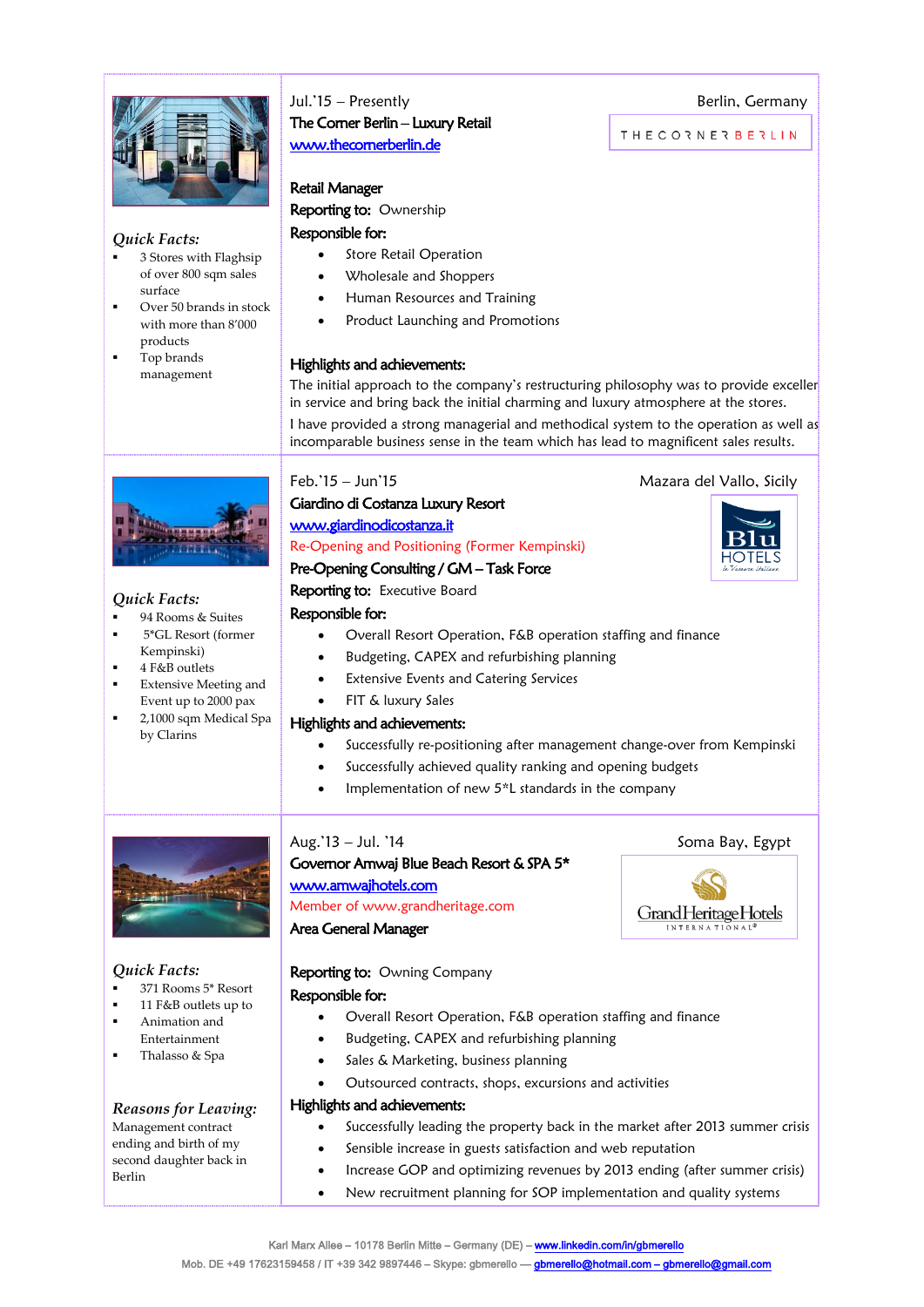

#### *Quick Facts:*

- 7 Hotels
- 900 Rooms 4\* Resort 13 F&B outlets up to
- 2400 covers
- Animation and Entertainment
- 2000 sqm Thalasso & Spa

## *Reasons for Leaving:*

Opportunities within the management company



#### *Quick Facts:*

- 2 Boutique Hotels of 110 rooms total
- 6 F&B Gourmet outlets up to 150 covers
- Beach and Outstanding SPA& wellness facilities

### *Reasons for Leaving:*

Opportunities within the management company for a bigger sized and more challenging project



#### *Quick Facts:*

- 119 Rooms 4\*L Resort 4 F&B outlets up to 350 covers
- Beach Club and bar
- Running and wellness centre

### *Reasons for Leaving:*

Opportunities within the management company

Mar.'11 – Mar'13 Arbatax, Sardinia Arbatax Park Resort 4\*L [www.arbataxp](http://www.arbatax/)ark.com

Member o[f www.grandheritage.com](http://www.grandheritage.com/) (former)

Chairman of the Board & Complex General Manager

### Reporting to: Owning Company

#### Responsible for:

- Overall Resort Operation for 7 hotels, 1800 guests and 500 employees
- Company growth, legal and finance, CAPEX and refurbishment plans
- Sales & Marketing, strategic & business planning
- Outsourced contracts, excursions and activities

#### Highlights and achievements:

- Commercial start-up on international markets previously missing
- +57% occupancy and +49% on total revenues 2011 vs 2010
- Creation on market niches (luxury, eco-friendly) and introduction of new Market clusters on wholesaler and international markets

### Nov.'09 – Mar'11 Carloforte and Arbatax

#### Hotel Riviera & Monteturri Luxury Retreat 4\*L [www.monteturri.com](http://www.monteturri.com/)

## [www.hotelriviera-carloforte.com](http://www.hotelriviera-carloforte.com/)

Member o[f www.grandheritage.com](http://www.grandheritage.com/) (former)

#### CEO & General Manager

Proudly re-positioned, managed and successfully brought to a profitable operation two outstanding boutique properties together with 2000 sqm. Thalasso SPA and individually operated and franchised to Grand Heritage Hotel

### Highlights and achievements:

- Re-position of two boutique properties within the luxury international market
- +31% on total revenues 2010 vs. 2011 and 8% increase on GOP
- Refurbishment and contracting planning
- Increased GOPPAR by 11%

### March.'09 – Nov'09 **NEW OPENING** Gioiosa Marea, Sicily Grand Avalon Sikani' Resort 4\*L www.avalonsikani.com

Member o[f www.grandheritage.com](http://www.grandheritage.com/) (former)

#### General Manager

Reporting to: Managing Director EMEA

### Responsible for:

- Liaison with architecture and interior design for concept and decoration specs
- Sales & Marketing, business planning
- Full Resort operation, HR, F&B, Front of House and maintenance

#### Highlights and achievements:

- Position property within the upscale luxury by creating a unique destination
- Match opening deadlines and pre-opening targets
- Excellence in guest satisfaction and 85% Av.Occ. throughout opening season



Grand Heritage Hotels

arbatax sardinia



INTERNATIONAL

Karl Marx Allee - 10178 Berlin Mitte - Germany (DE) - www.linkedin.com/in/gbmerello Mob. DE +49 17623159458 / IT +39 342 9897446 - Skype: gbmerello -- gbmerello@hotmail.com - gbmerello@gmail.com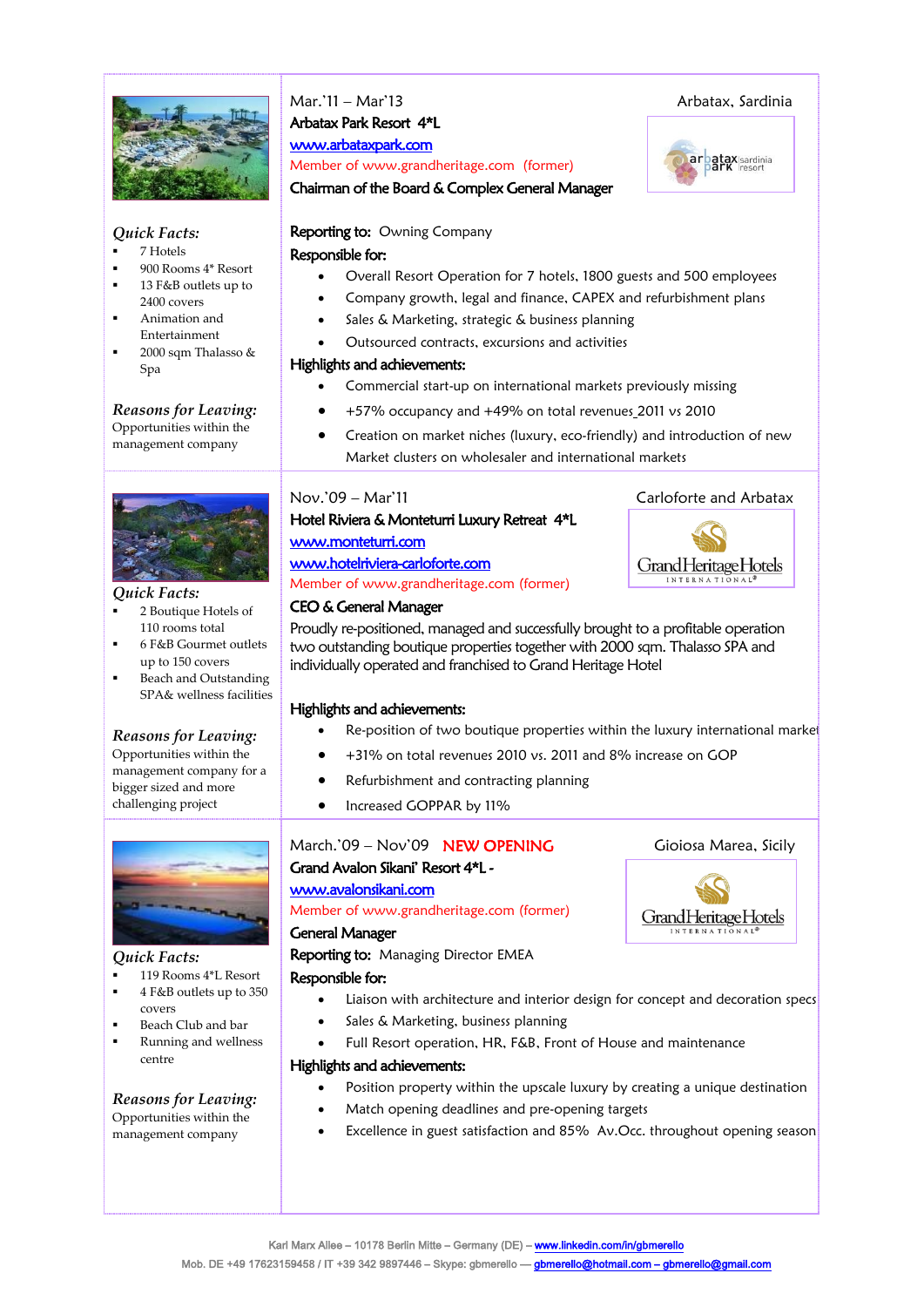

#### *Quick Facts:*

- 28.000 sq.mt. 5-blocks
- 4 F&B outlets including: Japanese macrobiotics rest., fusion chill-out, openair rest.
- 93 Luxurious suites ranged from 80 to 320 sq.mt.
- Wellness Clinic with over 1600 sqm. Built, 19 cabins and consultancy
- TCM and phytotherapy centre

#### *Reasons for Leaving:*

Opportunity to work with an International luxury brand



#### *Quick Facts:*

- 22.000 sq.mt Club House
- 10 F&B outlets including: Japanese, Italian, VIP Chow Jo food, Organic Deli, Asian Fusion Gourmet
- 70 Luxurious Serviced Apartments within complex
- Executive Golf and Country Club

*Reasons for Leaving:* Need of returning to Europe

## Apr.'08 – Mar.'09 **NEW OPENING** Bahia de Altea, Spain SHA Wellness Clinic 5\*L

#### www.shawellnessclinic.com

Director and pre-opening consultant, Member of the Board



Reporting to: Chairman of the board

#### Responsible for:

- Interior facilities concept design and decoration specs
- Development, communication & marketing strategy
- Overall Pre-opening tasks and manuals, S&M plan, purchasing plans, budgets and forecast, master training plan, Standard of Operating Procedures
- Headcounts, budgeting and recruiting for over 120 staff and managers.

#### Highlights and achievements:

- Position property as leading Luxury Wellness Clinic in Europe based on Macrobiotic nutrition and rejuvenation programs
- Optimization of outlets and facilities service concept within schedule
- Strategy, feasibility and budgeting within time-frame
- Setting up the international Sales offices and and PR Reps / networking

May.'07 - Apr.'08 NEW OPENING Guangzhou, PRC Asia Pacific International Club at Favorview Palace 5\*L [www.favorviewpalace.com](http://www.favorviewpalace.com/)  Pre-Opening General Manager



#### Responsible for:

- Interior design, hard and soft decoration specs, kitchen, F&B outlet, SPA and recreational facilities layout. E&M and technical assistance
- Sales & Marketing strategy and Membership sales, running of the operation
- Critical Path and Pre-opening plans: S&M, recruitment, purchasing plan, preopening budgets, 2008 operational budgets, training plan, SOPs

#### Highlights and achievements:

- Outstanding architectural e design improvements to the Clubhouse layout resulting in sensible costs reduction and operational flows optimization
- Strategic selection, hiring and training program for an extremely successful positioning and opening of the first Luxury Private Membership Club in city
- Conduct smooth hand-over from contractors and successfully accomplished opening deadlines within budget frame



*Quick Facts:* 4 Resorts with 489 hotel rooms & Gold Crown

Feb.'06 – May.'07 Goa, India Royal Goan Beach Club (RGBC) 5\* [www.karmaroyalgroup.com](http://www.karmaroyalgroup.com/) 

Senior General Manager - Goa **Reporting to:** Managing Director Royal Karma Group



北山地区



Responsible for:

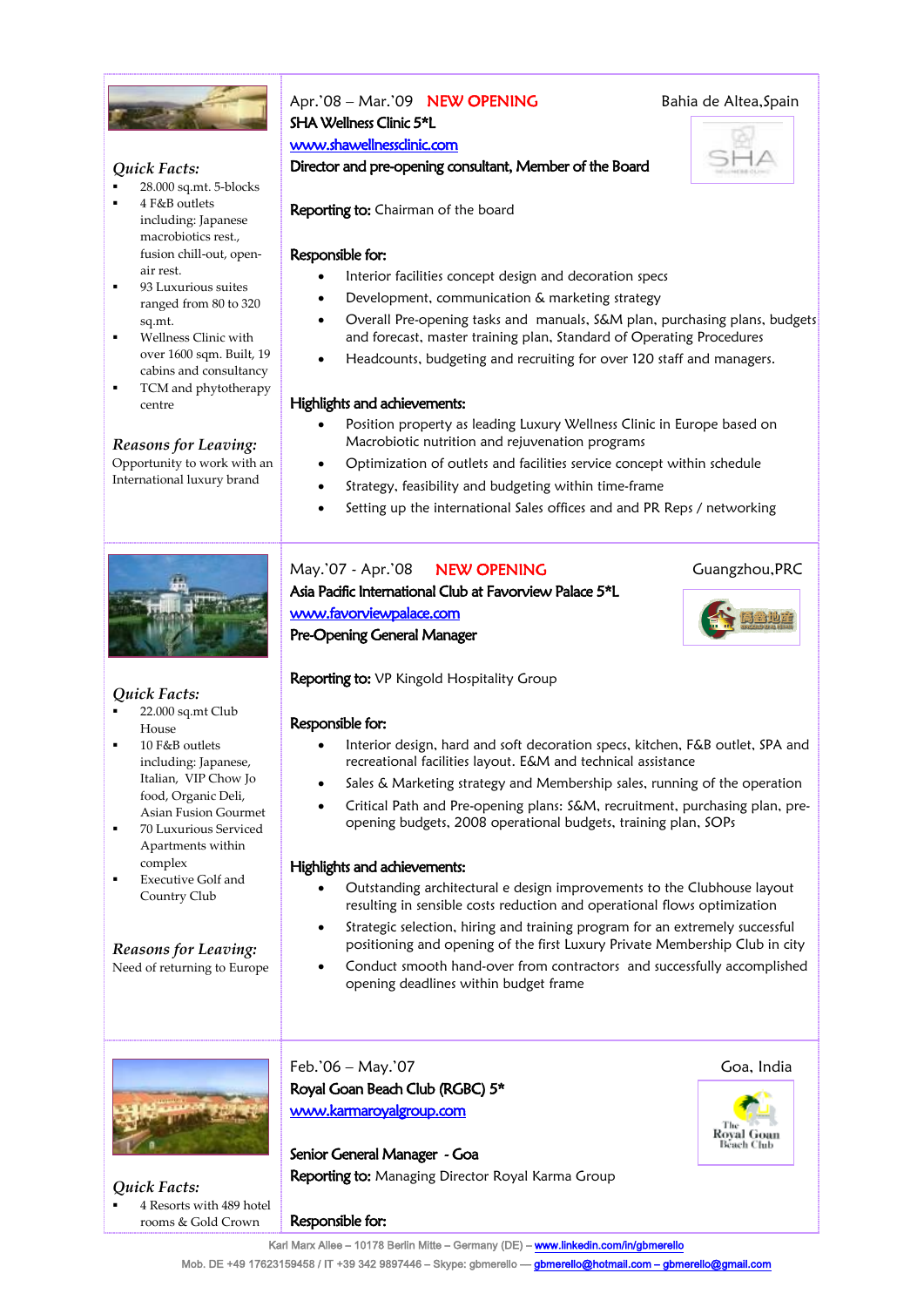timeshare villas for

over 1300 guests daily

- 6 Restaurants
- 7 Bars
- State of the Art SPA
- World class recreational facilities

#### *Reasons for Leaving:*

Company restructuring and new opportunities back in China

- Flagship resort management and operation, finance, food & beverage, human resources & training, budgeting & CapEx.
- Guests and Members resort services
- Liaison and coordination of information among Indian resorts in absence of  $N$
- Liaison with club administration and sales division on quality and activities

#### Highlights and achievements:

- Met deadlines and objective on refurbishment of flagship resort villas
- Develop F&B concept and business with acquisition and creation of new outlets within and outside the resort
- Reduced utilities cost by implementing power-saving-plan
- Improved Guests and Members satisfaction to keep Gold Crown level and over 87% of service excellence in CRM
- Created a new MARCOM and design dept. within the group operation
- Created a training master development plan for employees with results of improving commitment, satisfaction and team performances
- +25% on commercial budget and F&B revenues
- Room division team awarded as RCI champion in Asia for quality operation and Members satisfaction



#### *Quick facts:*

- Ultra-Luxury Club House featuring: Bowling, Badmington, Squash, Gym and Cinemas
- 5 F&B outlets
- 60 Ultra-luxury Villas service management
- Floodlight 18h. Championship course by Jack Nicklaus
- Golf Academy and Driving range
- **Ultra-luxury SPA** with state-of-the-art full marble indoor pool

:

#### *Reasons for Leaving:*

Contract and position improvement within International luxury group

The Empire Hotel & Country Club 5\*GL [www.theempirehotel.com](http://www.theempirehotel.com/)  General Manager Golf, Villas & Country Club

May.'04 – Feb.'06 Brunei Darussalam



Reporting to: Managing Director

#### Responsible for:

- 18 holes courses management
- Club House management and Member's services
- Business and Marketing Plan, FF&E and CAPEX
- Annual Sales & Marketing plan
- Finance and Budgeting
- Recruiting and training
- Memberships strategy planning and advertisement campaign

#### Highlights and achievements:

- Implemented newly created Term/Charter-Membership plan to increase expats sales
- Improved Members satisfaction by over 87% of service excellence in CRM
- Increased Membership sales by 22% over 2005 year of management
- Increased visitors-guests green fees and golf activities by 12%
- Created a training master development plan for employees with results of improving commitment, satisfaction and team performances
- Created and managed a series of monthly events, golf tournaments for both Members, hotel Guests and invitees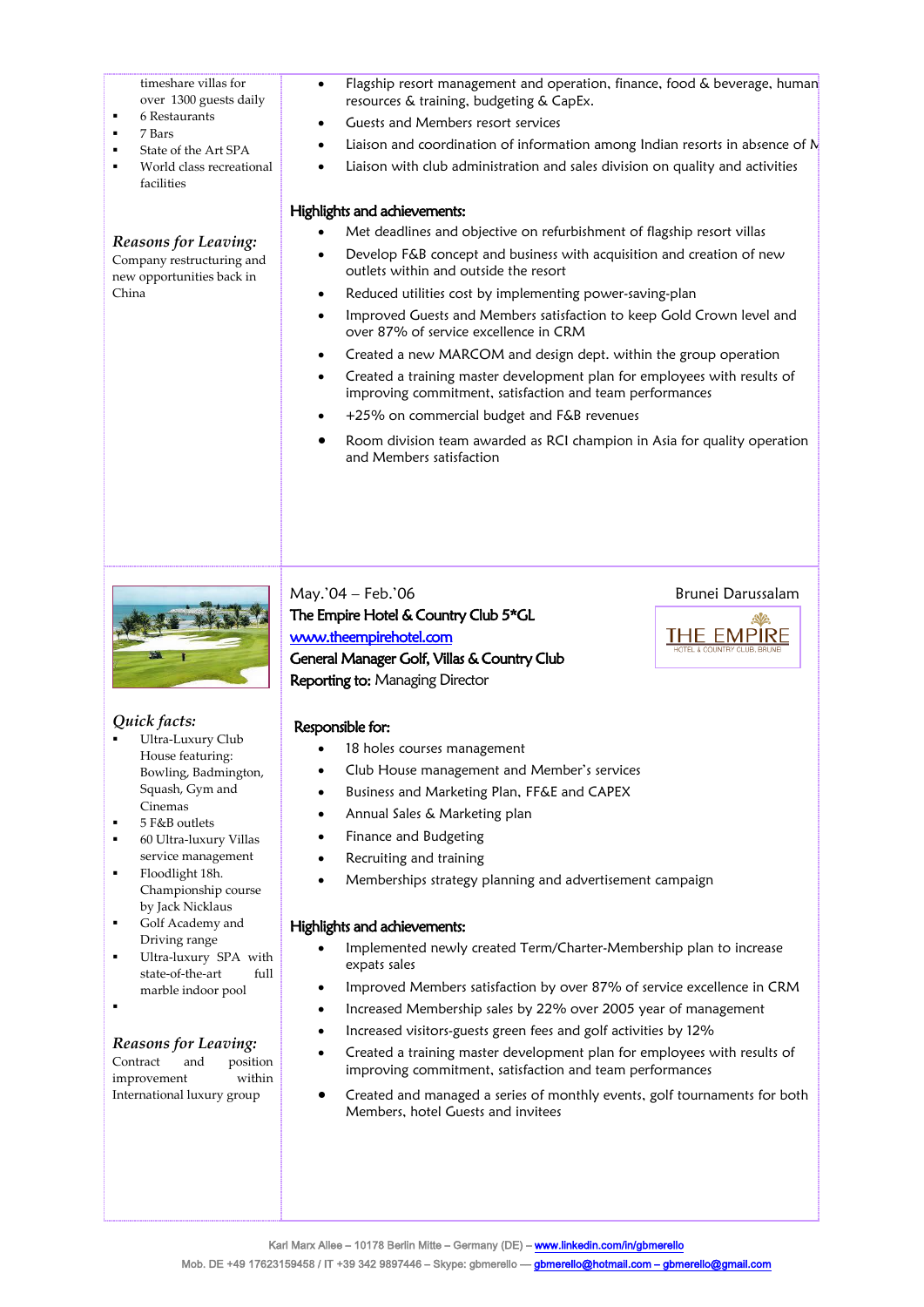

## May.'02 – Apr.'04 Paris, Madrid Christian Dior Couture Spain [www.dior.com](http://www.dior.com/)

 $\mathbf{y}_{\text{ior}}$ 

#### *Quick facts:*

- Woman fashion boutiques
- **Jewelry boutique**
- Men corners
- Over 40 sales people
- 6 M annual turnover
- Press and PR office
- Monthly Lux events

#### *Reasons for Leaving:*

Opportunity to go back to ultra-luxury hospitality world within Golf management in Asia



#### *Quick facts:*

- 4700 sqm. State of the Art SPA Club
- La Prairie beauty clinic
- 5 Swimming pools,
- **Son Muntaner Golf** course management
- Son Vida Gol course management
- VIP SPA Suites
- Algotherm Thalasso



#### *Quick facts:*

- 4 Resorts, 5\* stars
- 1300 units,
- **3500** guests daily
- 6 F&B outlets+Club Sports centre & SPA

**Director** 

Reporting to: Chief Executive Officer Spain

#### Responsible for:

- Retail operation of two ladies boutiques and three men corners
- PR and local marketing office and activities
- Top notch Events planning and strategic partnerships
- High-end VIP clients services
- Photo & TV shooting, casting and modelling
- Merchandising and decoration

#### Highlights and achievements:

- Training on Luxury marketing and brand development
- Business development and local partnership to enhance brand recognition and profitability
- Sales training and improved customers satisfaction
- Improve database keeping and guest preferences cards
- +25% on Spain budget 2003
- Fine Jewellery successful launching and corner management
- Quality control system implementation

Sept.'01 – May.'02 NEW OPENING Mallorca, Spain The St. Regis Mardavall 5\*L Club Director (Golf & Country Club, SPA)

# Reporting to: Area Managing Director

## Position/Job Brief of Duties & Responsibilities:

- 36 holes courses management Son Vida (Members only) and Son Muntaner
- Business and Marketing Plan, FF&E and CAPEX for the new Altira Club
- Annual Sales & Marketing plan
- Finance management and Budgeting
- Recruiting and training
- Memberships strategy planning and advertisement campaign

## Sept.'00 – Sept.'01 Tenerife, Spain Excel Hotels & Resorts 5\* [www.xlresorts.com](http://www.xlresorts.com/)  Corporate Director of Resort Activities & Guest Services Position/Job Brief of Duties & Responsibilities: Facilities and services P&L and Budgeting, Revenue forecasts

- Memberships strategy planning and advertisement campaign
- Guest service & activities planning, Guest Relations and Customer Care
- SPA & Health Clubs Operation
- Special Events, Golf Activities & Packages



[www.stregismardavall.com](http://www.stregismardavall.com/)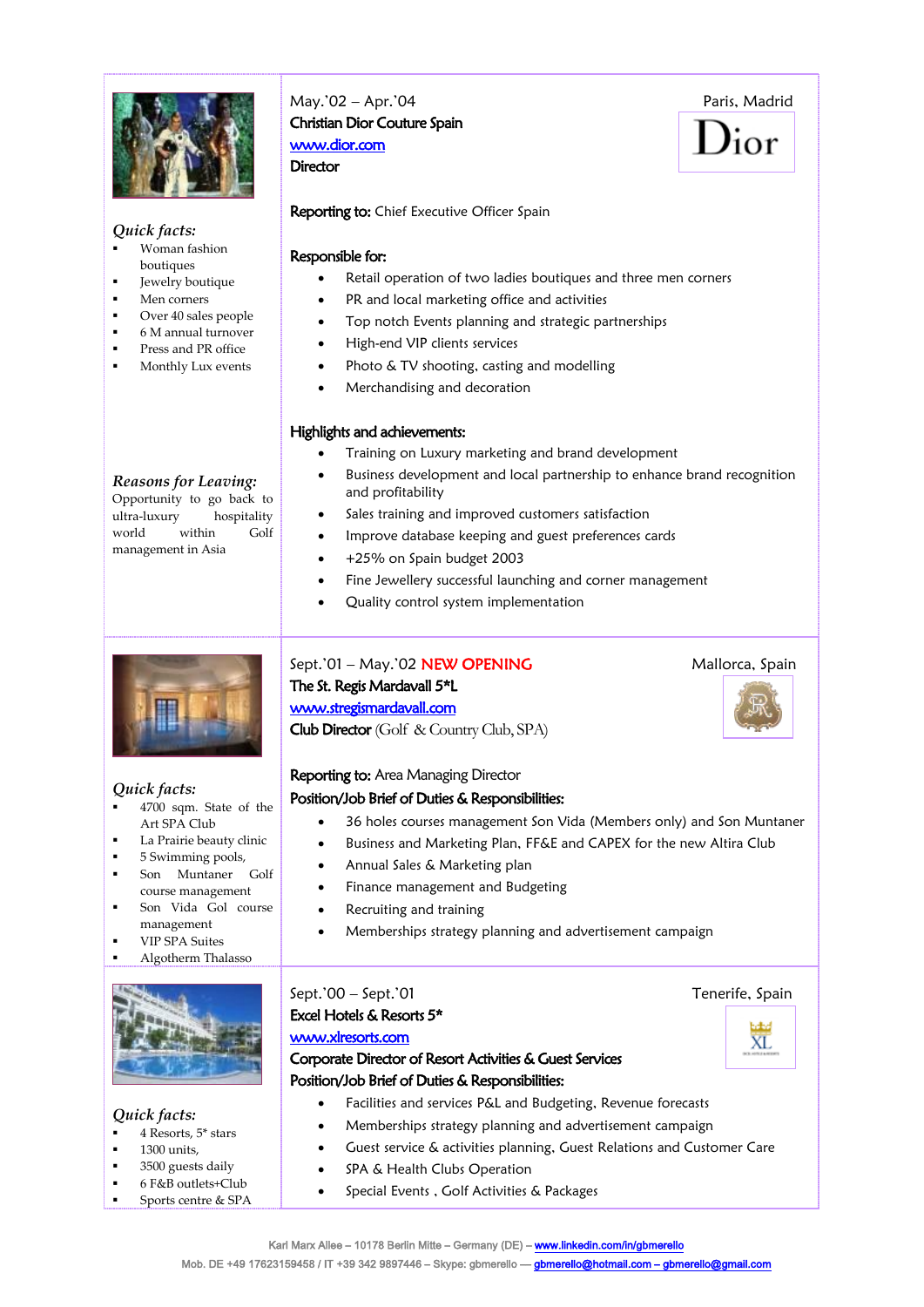| Quick facts<br><b>Sheraton Sharm:</b><br>300 Rooms 5*hotel<br>430 Bungalows 4*<br>100 lux villas<br>8 pools<br>5 F&B outlets<br>SPA & Thalasso<br><b>Sheraton Soma Bay:</b><br>312 Rooms 5*hotel<br>18h.Campionship Gary<br>Player Course<br>5 pools<br>Private beach<br>٠<br>3 F&B outlets<br>Night club<br>Water Sports & SPA | Sept.'98 - Sept.'00 NEW OPENING<br>Soma Bay, Sharm El Sheikh<br>Sheraton AIME Division<br>www.sheraton.com<br>Pre-Opening Management Team of<br><b>STARWOOD</b><br>Sheraton Soma Bay Resort 5* and<br>Sheraton Sharm Hotel, Resort & Villas 5*<br>Director of Resort's Activities & Sales & Marketing Co-ordinator i/c of PR<br>Responsible for:<br>Marketing for leisure contracted Italian & European markets<br>Sales & Marketing Planning, in-house sales and marketing activities<br>Revenue and yield management<br>18h. Gary Player design Championship Golf Marketing<br>$\bullet$<br><b>Guest Service Center</b><br>Special Events & Live Concerts<br>Sport & recreation, Beach Activities, Excursions, Water Sports & Diving Centre<br>$\bullet$                                                                                                                            |
|---------------------------------------------------------------------------------------------------------------------------------------------------------------------------------------------------------------------------------------------------------------------------------------------------------------------------------|---------------------------------------------------------------------------------------------------------------------------------------------------------------------------------------------------------------------------------------------------------------------------------------------------------------------------------------------------------------------------------------------------------------------------------------------------------------------------------------------------------------------------------------------------------------------------------------------------------------------------------------------------------------------------------------------------------------------------------------------------------------------------------------------------------------------------------------------------------------------------------------|
| Quick facts:<br>175 Suites<br>4 F&B outlets<br><b>Beach Club</b><br>Quick facts:<br>7 Resorts, 900 rooms<br>class<br>evening<br>Top<br>shows<br>5 diamonds award                                                                                                                                                                | Apr.'96 - Sept.'98 NEW OPENING<br>Sardinia, Italy<br>Grand Hotel Sant'Elmo Beach Resort 4*L<br>www.hotelsantelmosardegna.it<br>Assistant Hotel manager<br>Responsible for:<br>Resort facilities and services management (including F&B)<br>Beach Club with Restaurant, Excursions, Water Sports & Diving Centre<br>PR and Marketing for leisure contracted and self booking<br>$\bullet$<br>May.'94 - Sept.'95 (seasonal contracts)<br>Sardinia, Italy<br>Forte Village Resort 5*<br><b>ForteVillage</b><br>www.fortevillageresort.com<br>Guests Services and Events Coordinator<br>Responsible for:<br>Banqueting, Special Events & Live Concerts<br>٠<br>Beach Activities, Excursions, Water Sports & Diving Centre                                                                                                                                                                 |
| <b>Other Working</b><br><b>Experiences</b><br>Training & Skills                                                                                                                                                                                                                                                                 | <b>Guest Activities and Guest Relations</b><br>2008 – Quality and Controlling Survey at Coalco Group<br>2007 - Development consulting for Kingold at the ChongHua Spring Golf Resort<br>2006 – Destination Club Fractional project – Arco di Costantino Golf, Rome, Italy<br>2006 - Pre-opening consultant - The Peninsula Club - ChengDu, Sichuan, China<br>2003 - Golf Development Consultant - FCC Construcciones, Madrid, Spain<br>1993-1998 - Zunino S.a.s. then Omniservice Srl - Sales and Accounting (Family<br>owned Co.) and Management training<br>Starwood: P.R.O.G.R.E.S.S, SGSS, Leadership, Team Building, Train the Trainer,<br>F&B + S&M training, Six Sigma programs<br>LVMH: Sales techniques, Advanced Marketing, Leadership, Luxury Management<br>Systems, Managing People, Quality Management, Image and Positioning,<br>Commercial Gemmology, Haute Horlogerie |
|                                                                                                                                                                                                                                                                                                                                 | Health & Security training, HACCP, First Aid and Labour risk prevention<br>certifications                                                                                                                                                                                                                                                                                                                                                                                                                                                                                                                                                                                                                                                                                                                                                                                             |

Karl Marx Allee - 10178 Berlin Mitte - Germany (DE) - www.linkedin.com/in/gbmerello